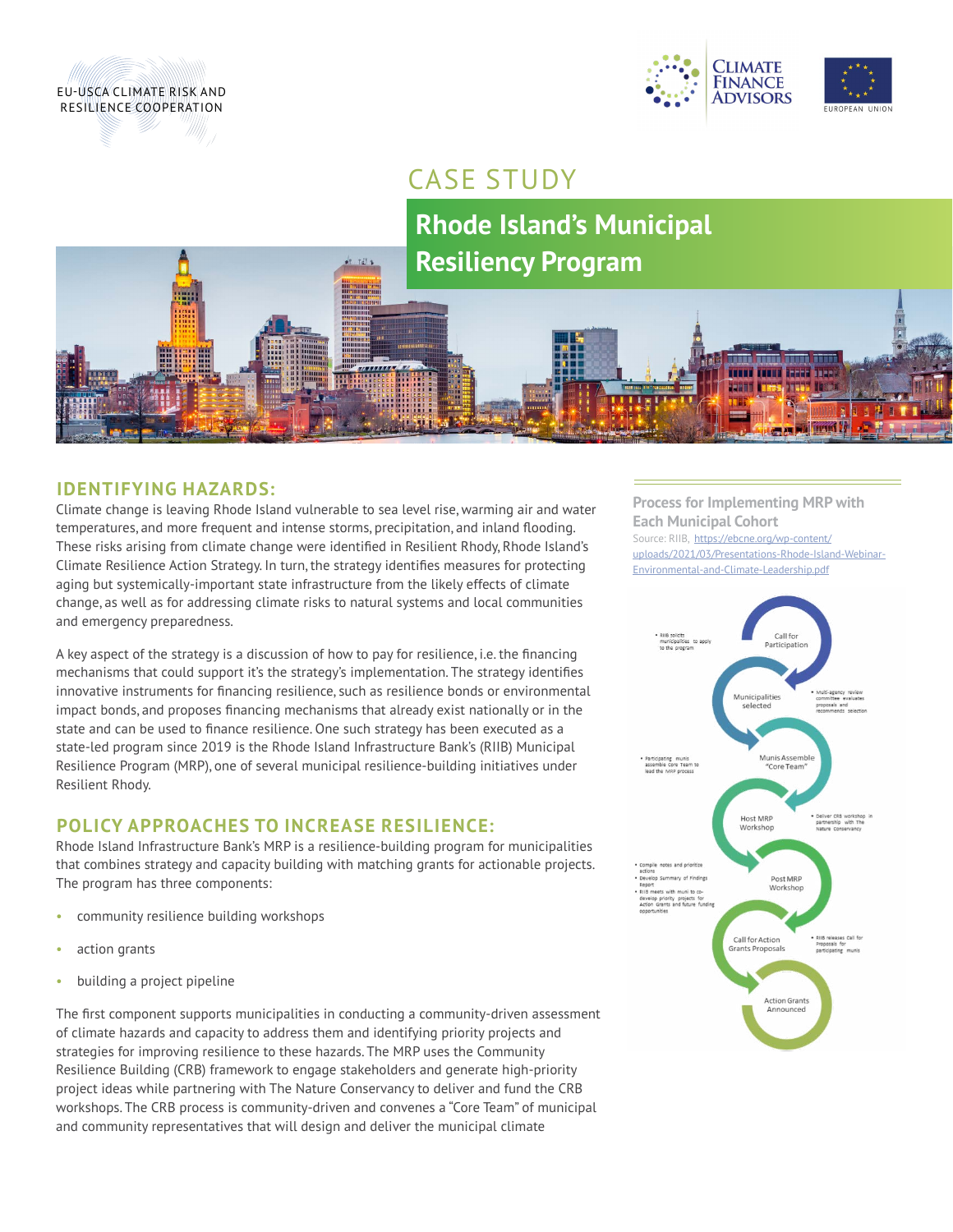



vulnerability assessment and resilience strategy. This preparatory stage helps municipalities tackle issues such as:

- Aligning local planning actions with climate issues and natural hazard response
- Understanding the impact of climate change on local communities
- Identifying infrastructural, social, and environmental vulnerabilities and strengths
- Exploring nature-based solutions to build resilience
- Identifying actionable next steps for the municipality, local organizations, businesses, neighborhoods, community groups and private citizens

The workshop proceedings include a table of critical infrastructure mapped to its climate vulnerabilities and actions to address those vulnerabilities. Once this step is complete, the municipality is certified as a "Resilient Rhody Municipality" and able to apply for MRP action grants used to fund resilience projects identified through the process.

Following the CRB process, the municipality becomes eligible to apply for capital funding for resilience projects through the action grants component. Typical action grants are worth \$200,000 and must be used for capital investment. RIIB has pledged a minimum of \$1 million in action grants every year through its initial funding period. Grant eligible projects must:

- improve climate resilience and include a capital investment that leads to construction
- not be used for research and feasibility activities
- be matched by municipalities at 25% of the grant.

For investment needs beyond what is fundable through Action Grants, MRP municipalities are notified of state and federal grant or borrowing opportunities that can support their specific capacity building, capital project, and/or plans/preparedness/studies/outreach actions. RIIB additionally provides ongoing technical assistance to MRP municipalities to advance resilience actions, particularly through pre-investment project preparedness support and then grant management support during project construction.

## **PRIORITIZE RESILIENCE EFFORTS:**

The MRP was established through a \$2.5 million grant drawing from the RIIB's operational budget. Its success can be partly measured by the demand for its services and funding, suggesting a need to continue and expand the program to:

- reach all 39 municipalities in the state
- expand the breadth of technical assistance the MRP can offer (for example, design and engineering assistance, identification of additional funding and financing sources, etc.)
- expand local capacity for resilience building through regional coordination, training municipal staff